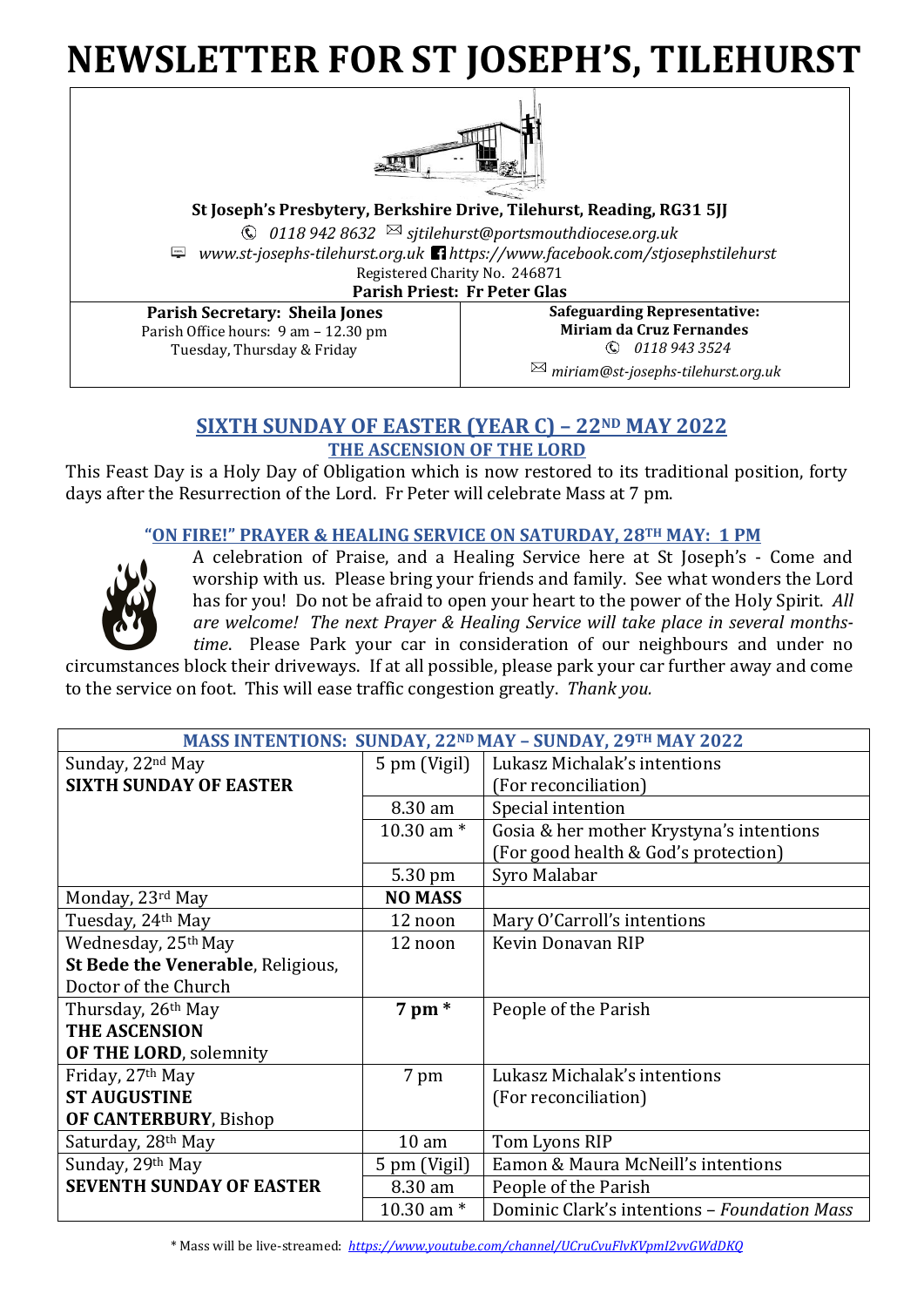

# **Congratulations to our First Holy Communicants!**

A big **THANK YOU** to the children, to their parents and the team of catechists who prepared the children, and to all involved in preparing the Church and the Liturgy for our beautiful celebration this weekend:

*Nicholas Adamo Arabel Akuneme Aurelia Armstrong Jaslynn Awuah Mattias Bisoffi Emma Buck Ted Bone* 

*Declan Carlyle Man Ho Ian Chiu Man Kei Sherwin Chiu Tessa-Belle Clifford Rita Di Pasquale Anya England Matteo Holmes*

*Oscar Jaskolski Jowita Kubala Jude Lambden Jacob Lane Cheuk Kiu Lau Olivier Lisowski Amelia Magdziarek* *Diego Marques De Sousa William Melo Kitty Newbury India Plant Sophie Robinson Jack Sharp Theodore Thomas*

We pray that the Lord will keep them faithful to Him in the years ahead and that the children will receive Him frequently in the Blessed Sacrament. Please continue to pray for them and their families.

#### *\* \* \* \* \* \* \* \* \* \* \* \* \* \* \* \* \* \* \* \* \* \* \* \* \* \* \* \* \* \* \* \* \* \* \* \* \* \* \* \* \* \* \* \* \* \* \* \* \* \* \* \* \* \* \* \** **THE HOLY ROSARY**

Please join us to recite the Rosary every Saturday after 10 am Mass. You may wish to erect a special May altar with a statue or picture of Our Lady, as a reminder of Mary's month, in your homes. When we echo the customs and traditions of the Church in our homes – *our domestic churches* – we participate more fully in the life of the Church. The main point is that it is a place designated for spending time in prayer. Just as you need a proper atmosphere to sleep, you also need a proper atmosphere to pray. For the month of May, give Mary a special place in your home - a prayer corner; perhaps a statue or picture, but place there some representation of our Blessed Mother. Make it a real tribute to her beauty and virtue. *Ave Maria!*



### **PLEASE PRAY FOR THE SICK & HOUSEBOUND:**

Nora Colley, Gerard Tomas, Charles Livingston, Barbara Turner, Stefen Griffiths, Nina Aramo, Jo Boase, Julie Thompson, Aldo Garzia, Marek, Bridget, Maggie Tranter, Leszek Wlasak, Jackie Hopper, Donald, Sisters of St Ann (in Bamenda), Caroline Hurst, Kevin Keep, Brigid, Adrian Robson, John Cronin, Alan Allen, Veronica Williams, Pat Knowles, Mary O'Carroll & Helen. *If you would like to add a name to this list, or if you have any queries, please contact Sheila in the Parish Office.*

### **CATHOLICS IN ROYAL BERKSHIRE HOSPITAL**

Contact duty priest: 0118 322 7105. Chaplaincy at the RBH is covered and shared by Fr Pat Madden (0751 018 2722) and the priests from the FSSP (0744 510 6330). Fr Pat covers every Monday from 12 noon until Thursday 12 noon. The priests from FSSP cover from Thursday 12 noon until Monday 12 noon. On admission, all Catholics should inform the hospital staff that they are Roman Catholic and wish to receive Holy Communion, or see a priest. All arrangements in RBH are *patient-led*.

### **PRAYER FOR UKRAINE**



*Loving God: We pray for the people of Ukraine, for all those suffering or afraid, that you will be close to them and protect them. We pray for world leaders, for compassion, strength and wisdom to guide their choices. We pray for the world, that in this moment of crisis, we may reach out in solidarity to our brothers and sisters in need. May we walk in your ways so that peace and justice become a reality for the people of Ukraine and for all the world. Amen.* Please continue to pray daily for peace in Ukraine. Check the diocesan website

regularly for updates about the situation, how to help, refugees, etc: <https://caritasportsmouth.org.uk/news-events/>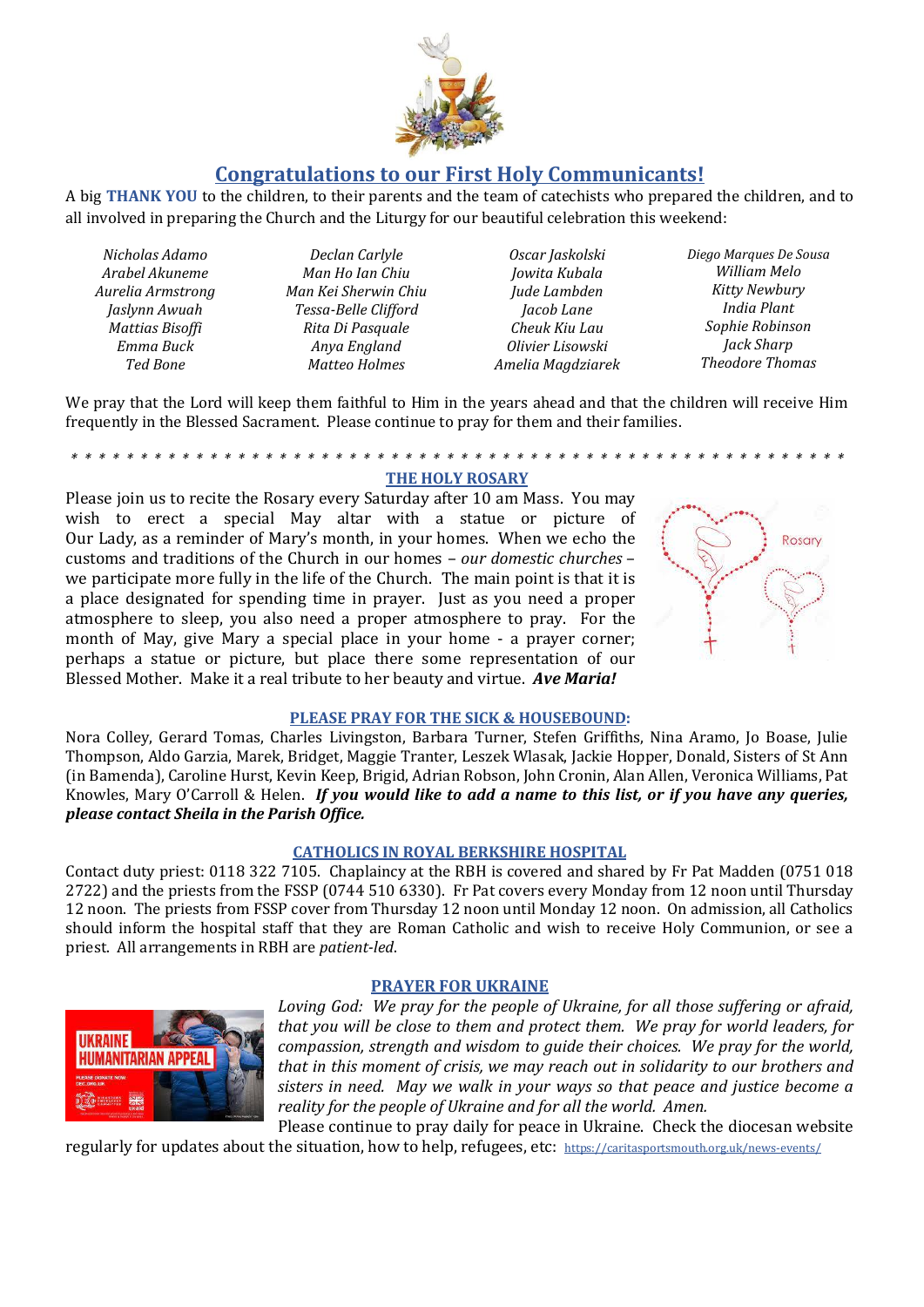

# **NOW ACCEPTING CONTACTLESS DONATIONS**

You will find our new DIGITAL COLLECTION PLATE in the church. Simply choose the amount you wish to donate and hold your card onto the reader. Contactless donations are simple to administer, secure and convenient. You can also opt-in for Gift Aid to increase your donation by 25%. If you are a UK taxpayer, then donating with Gift Aid means that we can claim an extra 25p for every £1 received. It can be used for regular Sunday offerings as well as the current Special Collection.

### **OFFERINGS, DONATIONS & SUNDAY COLLECTIONS**

Various **DONATE** buttons are available on our web site, as well as information about the easiest way to make your contributions online for Sunday collections and donations. If you wish to make any donation to St Joseph's parish, please see 'Donations' on the home page of our website, or follow this link directly: [http://www.st-josephs-](http://www.st-josephs-tilehurst.org.uk/upload/newsletter/DonationStJosephsTilehurst.pdf)

tilehurst.org.uk/upload/newsletter/DonationStlosephsTilehurst.pdf

### **CATHOLIC COMMUNICATIONS NETWORK**

The next Second Collection is in support of the Catholic Communications Network, to be taken 28th/29th May, as the Church marks the 56th World Communications Day.

We recommend that you drop your second collection offering into the collection plate, into the Parish Office, or by bank transfer. Alternatively, The online giving page for this appeal:

[https://donate.giveasyoulive.com/campaign/catholic-](https://donate.giveasyoulive.com/campaign/catholic-communications-network)

[communications-network](https://donate.giveasyoulive.com/campaign/catholic-communications-network) Supporters will be able to contribute via this page from Monday, 23rd May until Friday, 3rd June.

Thank you for your support for this appeal over the course of the last year, which raised £10,718.96 across the Diocese in 2020/21!

# **TEA/COFFEE AFTER 10.30 AM MASS**

If you would like to join the rota for this, please let me know or speak to whoever is in charge of the teas on any Sunday. We look forward to once again having an opportunity to get together with fellow parishioners. *Ann Epps - [ann.epps@ntlworld.com](mailto:ann.epps@ntlworld.com) – 0118 941 1479.*

### **ARCHIBALD JAHANS RIP**

The parish offers condolences to the family of Archibald Jahans who died recently. Archibald's Funeral Mass will take place on Thursday, 16th June at 11 am here at St Joseph's, followed by committal at Henley Road Cemetery at 12.15 pm. *All are welcome.*

# **MARK SWALLOW RIP**

The parish offers condolences to the family of Mark Swallow who died recently. Mark's Funeral Mass will take place on Tuesday, 7<sup>th</sup> June at 11 am at the English Martyrs Church, followed by interment at Henley Road Cemetery at 12.45 pm. *Please pray for the repose of Mark's soul.*

### **SIGNIFICANT WEDDING ANNIVERSARIES MASS**

Are you celebrating this year, 2022, a 25th, 30th, 40th, 50th, 60th anniversary, or an anniversary of over 60 years? If so, I would like to invite you to a Mass of celebration. This will take place at St Bede's church in Basingstoke on Saturday, 2nd July 2022 at 11 am. It is a wonderful occasion to celebrate and witness to Marriage. If you would like to come, please send an email to *Liz Murphy* at

*[anniversaries@portsmouthdiocese.org.uk](mailto:anniversaries@portsmouthdiocese.org.uk)*

If you know a couple who qualify and do not have access to the internet, please contact the Parish Office at *St Bede's* on *0125 646 5214*, and they will provide you with the form. To help celebrate the occasion, please could you provide a copy of your wedding photograph. You can upload it when you complete the form online. Alternatively, scan and send via email to the above email address.

Those without access to the internet you can post a copy along with the completed form by post to St Bede's Parish Office, Basingstoke, RG24 9DX *(Please mark the envelope Significant Wedding Mass).*

# **SUMMER FAMILY PICNIC AT ST JOSEPH'S**

*Save the date! Sunday, 10th July from 11.30 am. With music and games. Bring a picnic and a blanket. Volunteers please to help on the day. All welcome.*

# **SAVE THE DATES! ST JOSEPH'S HALL**

Saturday, 8th October: 6 pm to late: 70s/80s Music Night Saturday, 12th November: 6 pm to late: Quiz + Supper night. *Tickets on sale from September*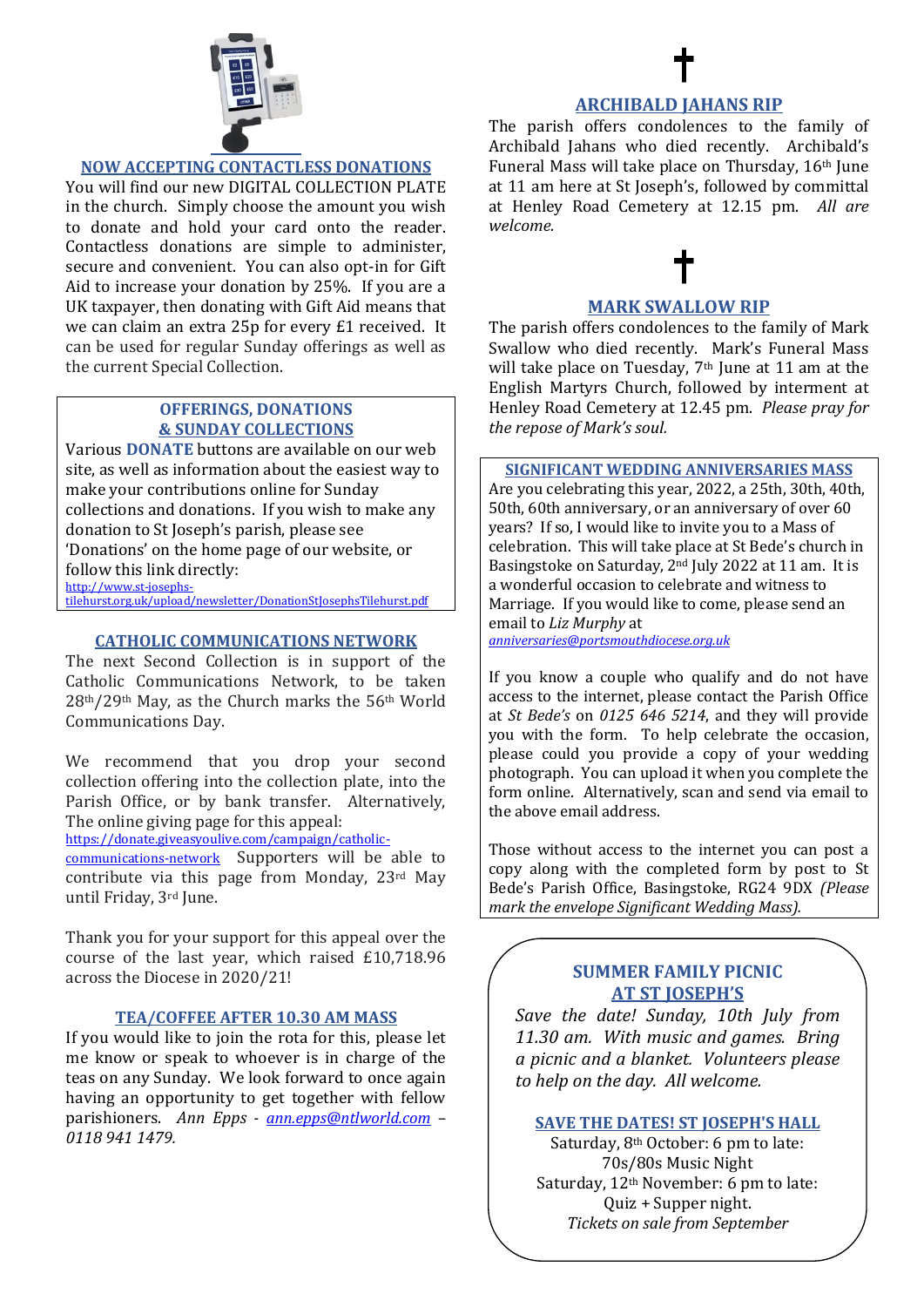

SVP are helping out a refugee family who moved into Reading 2 weeks ago. We have list of items that we are hoping to supply to them (used or new). The items they require are as follows:

- Hoover
- 2-seater buggy
- Adult bike
- Sewing Machine
- Tumble dryer
- Kids bike with stabilisers. if possible
- Shoe rack
- Hosepipe
- **Lawnmower**
- Large pots (so they can cook rice, etc)
- Pressure washer
- Tea cups x 6
- Laptop for the 16 year old, as he will be going to college in September
- Microwave oven

Please contact *Rita Boyce* on *0798 464 3250*, if think you can help. Many thanks in advance.

The usual monthly CIRDIC and family collection will be on *Saturday, 4th June* from 2 - 3 pm, in the church car park. *These collections will continue on the first Saturday of each month*. We will be collecting Food, Donations and Clothes, (particularly T-Shirts, Jeans, Hoodies & Trainers). You can also donate directly to our bank account; Account Name: Saint Vincent de Paul. Sort Code: 60-60-04. Account No: 46075070. If you are a tax payer and wish to Gift Aid your donation, SVP gets 25% extra money to spend on good causes. To Gift Aid, let me know your full name and address or include it in the envelope with your donation. Your contributions are helping the needy at an extremely crucial time. *Many thanks for your generosity.*

### **SVP DONATIONS**

If you wish to donate to the SVP by Standing Order, please take a donation form, *available in the church porch*. The completed form should be returned to: SVP Finance Office, Allenby House, Rees Way, Bradford, BD3 0DZ. Key contacts: *SVP President: Rita Boyce* - Mobile: *[ritaur@yahoo.co.uk](mailto:ritaur@yahoo.co.uk). SVP Treasurer: Jack Ewins -* Mobile: *0773 449 9190.* Email: *[jackewins9@gmail.com.](mailto:jackewins9@gmail.com)*

# **THURSDAY MORNING MASS**

St Jude's class will be attending our 9.30 am Mass on Thursday, 26th May. *Parents and families are welcome to join them.*

### **SOCIETY FOR THE PROTECTION OF UNBORN CHILDREN**



The CEO of SPUC has asked if I would be willing to take on the role of the Society's official Parish Representative, a role I have gladly accepted. This will mean more frequent bulletins in our newsletter about pro-life issues, signing petitions, encouraging contact with

MPs, etc. There are ongoing demands for abortion up to birth with no restrictions, as well as for assisted suicide to be legalised, and we must be ready to face these threats.

Our current local campaign, organised by the Reading SPUC branch, is door to door leafleting along the Oxford Road and its many side roads. This is done in 2s or 3s, never alone. We are delivering two different leaflets, one explaining how a baby grows in the womb from the moment of conception, and the other about the dangers of selfadministered abortion by swallowing pills at home. The government has announced that this policy is to continue in spite of SPUC's postcard campaign to stop it. New leaflets are produced regularly. We would very much welcome help with the leafleting. Please contact me if you can give a couple of hours any day of the week, even just once or twice, so that we can continue this campaign. I will leave a few leaflets in the church porch for perusal and to take away. *Christine Wall - Tel. 0118 941 1605*.



# **CLASSROOM TEACHER REQUIRED**

We are looking for an inspirational classroom teacher to join our dedicated and enthusiastic staff from September 2022. We welcome applications from people of any faith and ECT's. Part time/Job share may be considered for the right candidate. The successful candidate will:

- Be fully supportive of our Catholic ethos
- Love working with young children
- Be enthusiastic, imaginative, open and reflective
- Have high expectations
- Enjoy working in partnership with parents.

Please come and visit us to see our lovely school and children. Closing Date: Friday, 20th May Midday. Interviews: Thursday, 26<sup>th</sup> May. For an application pack, please contact the school. Application packs are also available on line at [http://www.stpauls.w-berks.sch.uk.](http://www.stpauls.w-berks.sch.uk/)

An Enhanced Criminal Records Disclosure will be sought from the successful candidate.